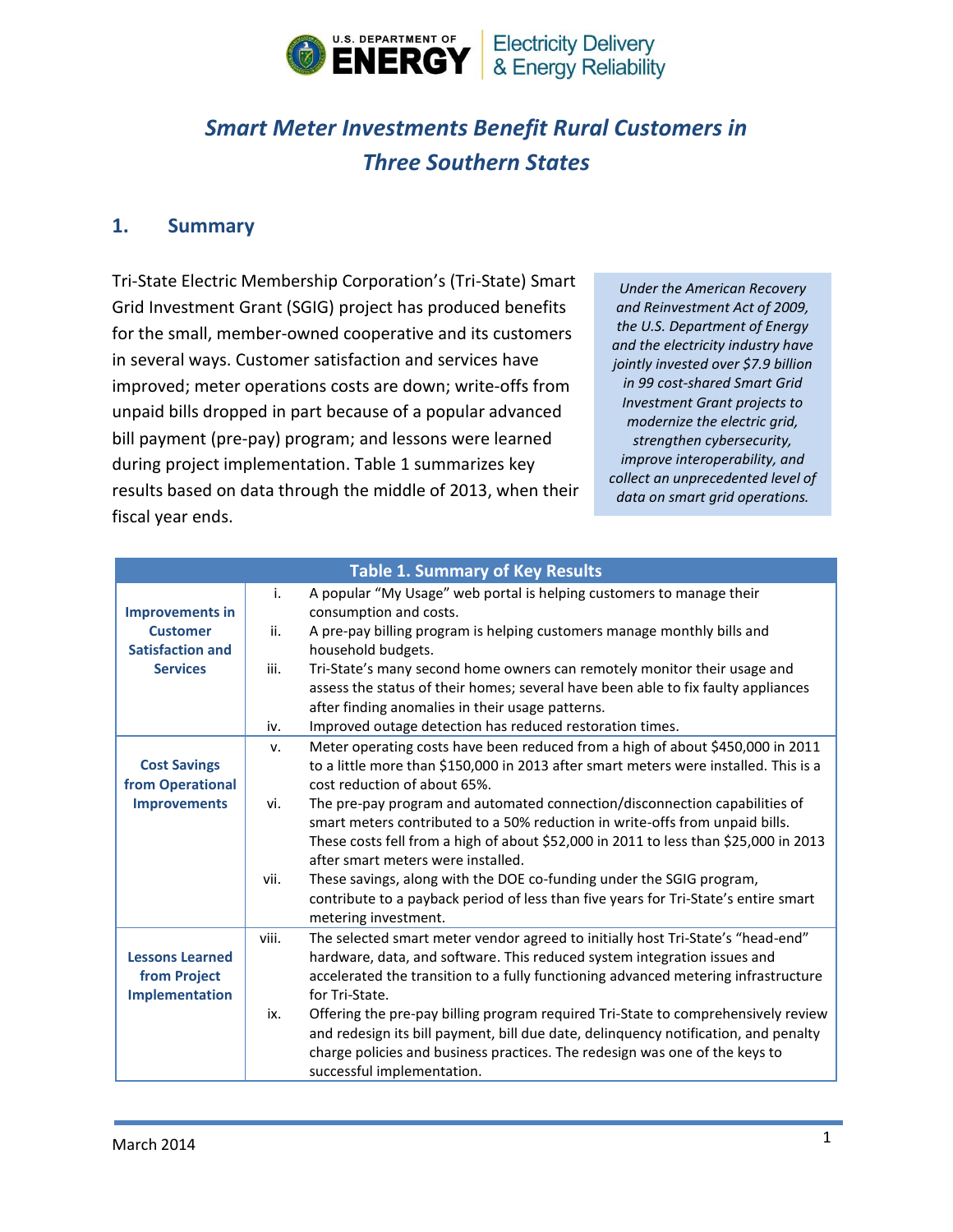# **2. Introduction**

Tri-State is an electric distribution cooperative serving about 18,000 mostly residential customers (about 84%) in rural areas in northern Georgia, southeastern Tennessee, and southwestern North Carolina. More than 20% of Tri-State's customers are "seasonal" and own second homes for use during summer and winter vacations. Tri-State owns no power plants and purchases all of its electricity from the Tennessee Valley Authority (TVA). As a result of its rural, mountainous location, and the nature of its customer base, meter operations costs were one of the company's largest expenses, after electricity purchases.

Tri-State's SGIG project involves territory-wide installation of about 15,000<sup>1</sup> smart meters, line monitoring for improved outage detection, pre-pay billing options, and a web portal for usage monitoring by customers. The total budget for the project is about \$2.4 million, including about \$1.1 million in funding from DOE under SGIG and the American Recovery and Reinvestment Act of 2009.

#### The communications architecture



that supports the smart metering system consists of two-way communications between: (1) meters and substations using power line carrier systems and (2) substations and the head-end advanced metering infrastructure (AMI) server using fiber optic lines. Having had positive experiences with power line carrier systems, Tri-State implemented this architecture because of the reliability it provides in sparsely populated and mountainous areas where radio networks can be less reliable, and because it used existing fiber optic lines and repeaters so additional equipment and infrastructure investments were not required.

 $\overline{\phantom{a}}$ 

 $^1$  In 2009, before Tri-State's SGIG project, 3,000 customers received smart meters as part of a pilot program.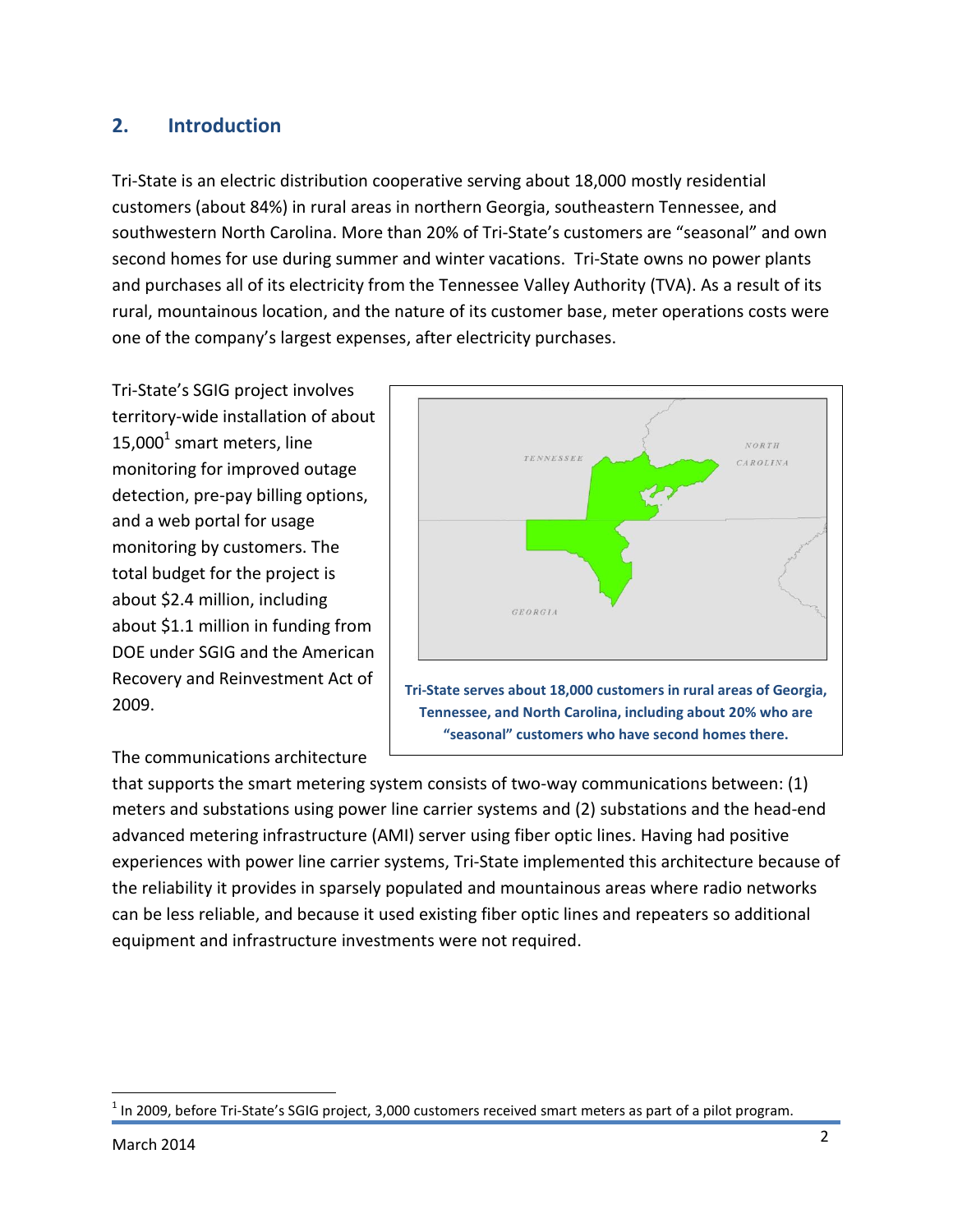# **3. Improvements in Customer Satisfaction and Services**

Tri-State customers say they like the "My Usage" web portal because they are better able to understand how and when they use electricity and find ways to manage their monthly bills. In fact, they believe it is one of the best programs offered by the utility. Figure 1 is a "screen shot" of a typical customer's web view and shows daily usage and the days' high and low temperatures. It also shows the average daily usage and a summary of recent alerts. This information is also available through a mobile app for customers with smart phones. Upon request, Tri-State sends alerts when a customer's consumption reaches a specified level.



Figure 1. Web portal screen shot shows daily variations in electricity use.

Tri-State's many second home owners are able to use their web portal to monitor their usage and check on the status of their homes. Several have been able to identify and remedy problems with heating and cooling equipment, well pumps, and even broken pipes by noticing unexpected variations in their normal electricity use. In doing so they were able to make repairs before a whole month of higher usage was billed.

Tri-State's voluntary pre-pay program is becoming a popular option for many customers, especially those who want more control over their household budgets. Tri-State saw pre-pay as a program that could reduce their write-off costs while at the same time giving payment options for their customers.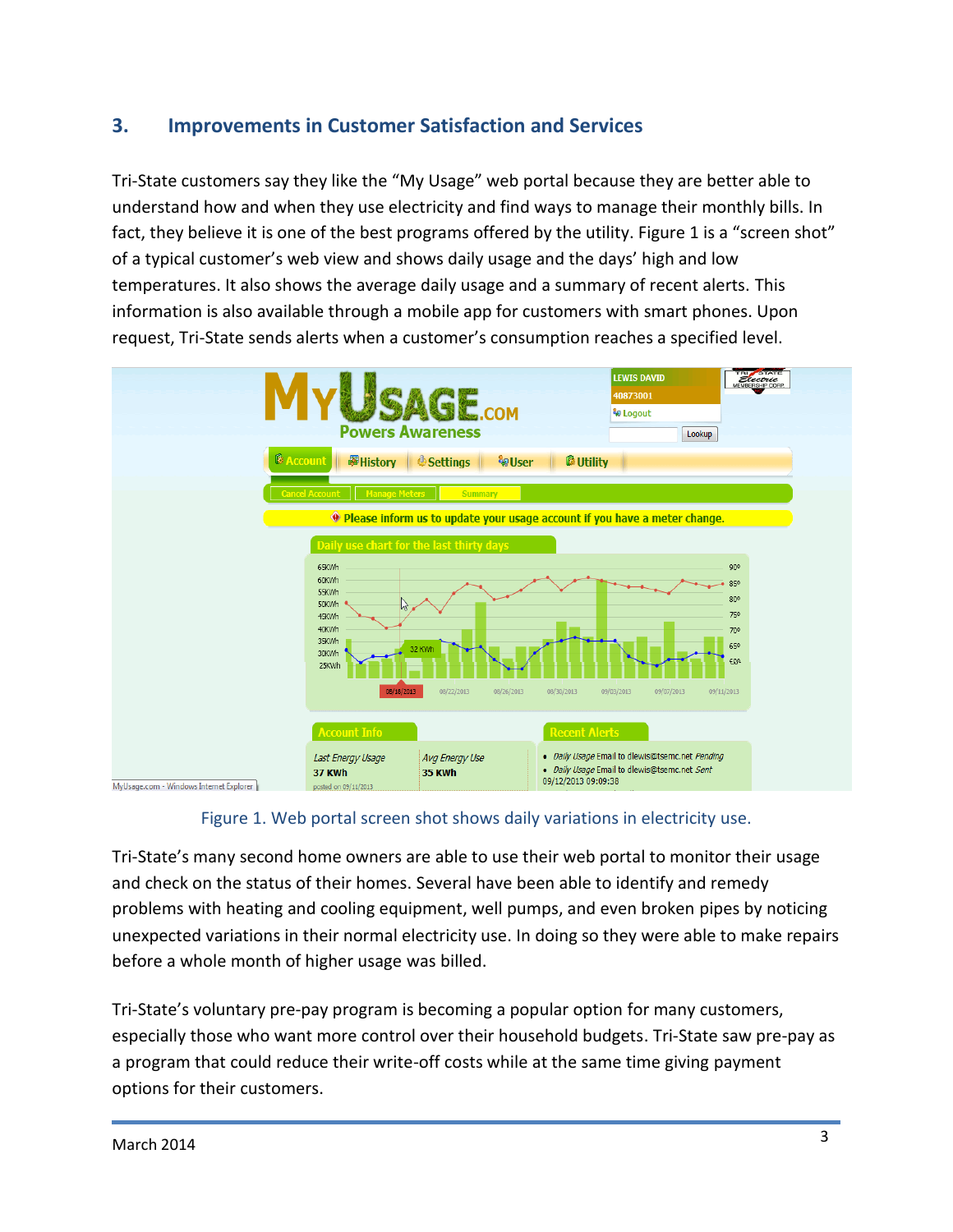Participation grew from 600 customers in 2012 to more than 800 in 2013. Customers can monitor their usage and evaluate if conservation actions are needed to stay within pre-set budgets. Tri-State sends alerts by text, email, or phone to notify participating customers of low balances and pending disconnects. Customers with written-off



balances can now be reconnected automatically as long as 30% of the purchased credits go toward the debt; previously service could not be reinstated until the debt was paid in full. Disconnections due to insufficient credits have gone down for the participants in the program as customers learn to manage their consumption against their budget and electricity credits.

Tri-State is using smart meters to improve outage management. For example, they have detected outages in subdivisions with vacant second homes, reconnected service without being notified by customers, and prevented potential property damages such as frozen pipes that burst from lack of heat.

After a tornado struck in January 2013, followed by six inches of snow, about 6,000 of Tri-State's customers were without power. Tri-State used the on/off status of the smart meters to pinpoint outage locations and dispatched repair crews using geographic information systems (GIS) for speedier restoration of services. In another example, Tri-State was able to restore power to a mobile home park before anyone had called to report the outage, reducing the duration of the outage and improving customer convenience.

# **4. Cost Savings from Operational Improvements**

Tri-State's business case for investing in smart meters was based on projected cost savings from reduced personnel and truck rolls resulting from meter reading automation, more reliable readings, and the use of remote disconnections and reconnections.<sup>2</sup> Before the SGIG smart meter installations, the meter department required four full-time employees and four trucks to disconnect and reconnect meters, perform collections activities, retrieve missing meter readings, replace failing meters, and manually read all of Tri-State's poly-phase meters. Following the SGIG smart meter installations, Tri-State has been able to cut in half the number of vehicles and employees necessary to maintain meter operations, and one of the two

l

 $^{2}$  These savings were confirmed during a 2008 smart meter pilot program involving 3,000 customers that was implemented by Tri-State before SGIG.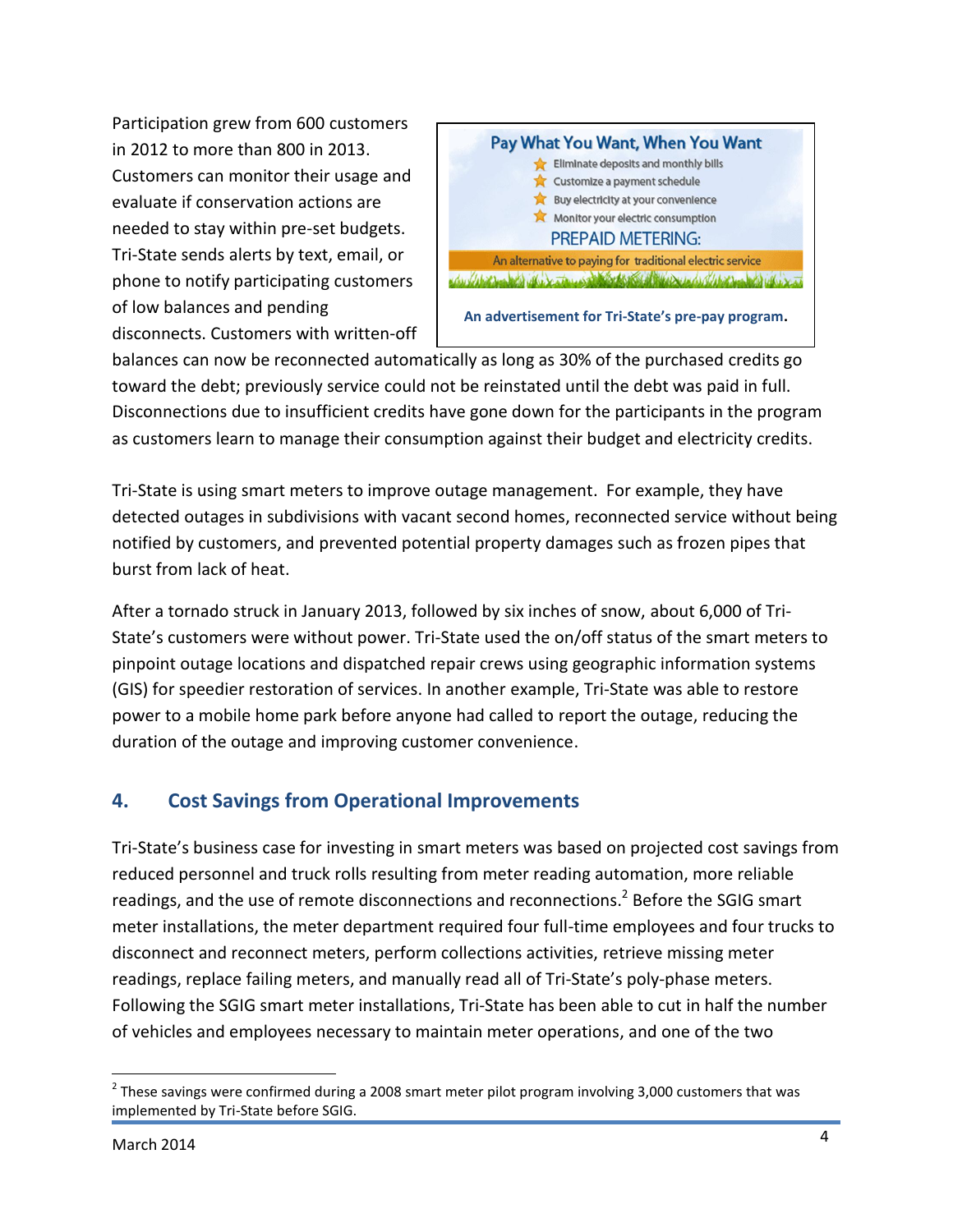remaining workers has half of their time assigned to non-metering functions servicing Tri-State's underground lines. These savings, along with the DOE co-funding under the SGIG program, contribute to a payback period of less than five years for Tri-State's entire smart metering investment.

Figure 2 shows Tri-State's meter operations costs over a nine-year period. The three cost components shown include associated labor, overhead, and transportation costs and are based on the costs associated with (1) reading meters (including those that did not report usage for some reason); (2) connecting and disconnecting meters due to collection activities, maintenance, service transfers, and meter removals; and (3) maintaining meters for diagnostic activities, repairs, materials, and replacement costs.



Figure 2. Tri-State's Meter Operations Costs 2005-2013.

Prior to the installation of smart meters, Tri-State's meter operations costs rose steadily, due in part to the aging of its automated meter reading (AMR) system and growing needs for meter maintenance and replacement. After the smart meter deployment, meter operations costs fell sharply from a high of about \$450,000 in 2011 to \$156,000 in 2013, a 65% decrease. In 2013, for example, truck rolls were reduced by about 10,400 and almost 42,000 vehicle miles traveled were avoided, thus saving money and reducing environmental emissions.

Write-offs from unpaid bills were about 0.2% of residential revenues for Tri-State<sup>3</sup>. While Tri-State expected a reduction in write-offs from smart metering, the impact was much greater than expected. Tri-State's new capabilities to remotely connect and disconnect meters were a contributing factor, as was the pre-pay program. By targeting locations with high customer

 $\overline{\phantom{a}}$  $^3$  Tri-State's residential revenues for 2013 are estimated to be about \$20 million.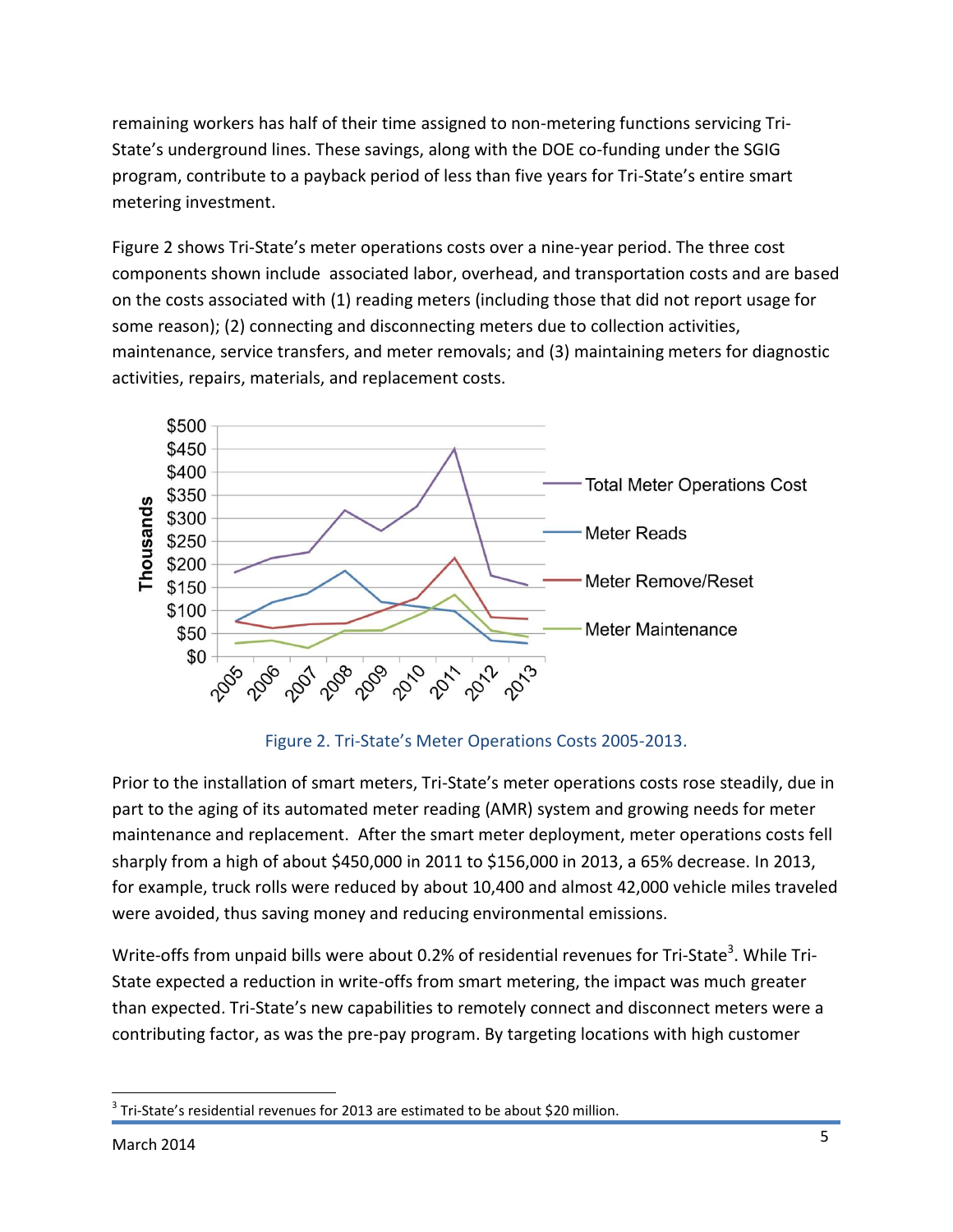turn-over rates and needs for frequent collection activities, Tri-State was able to reduce the average write-off balance by 50% to about 0.1% of residential revenues.

Figure 3 shows Tri-State's write-offs from 2006-2013 and the reductions following the installation of smart meters. Annual write-offs rose steadily before 2010 due in part to the effects of a slow economy, but fell in half after smart meters were installed.



## **5. Lessons Learned from Project Implementation**

Tri-State's SGIG deployment of smart meters replaced an outdated AMR system. In 2000, Tri-State completed deployment of an AMR system and saved money by reducing manual meter reads. However, the system did not cover poly-phase meters<sup>4</sup> for some commercial customers. By 2008, many of the AMR meters, and legacy substation equipment, began failing, and the manufacturer decided to discontinue making some of the necessary parts. Before SGIG, Tri-State began replacing its AMR system with a smart meter pilot program in 2008.

Tri-State benefitted from these early experiences with AMR and smart metering during the 3,000 person pilot program when they began their system-wide deployment of smart meters under the SGIG program. Tri-State credits this knowledge and know-how with improving their ability to implement a successful project, including vendor selection, timely component delivery, quality control, systems integration, and customer outreach and education.

l <sup>4</sup> Poly-phase meters are used for larger customers receiving poly-phase service. Many smaller residential customers receive single-phase service and have single-phase meters.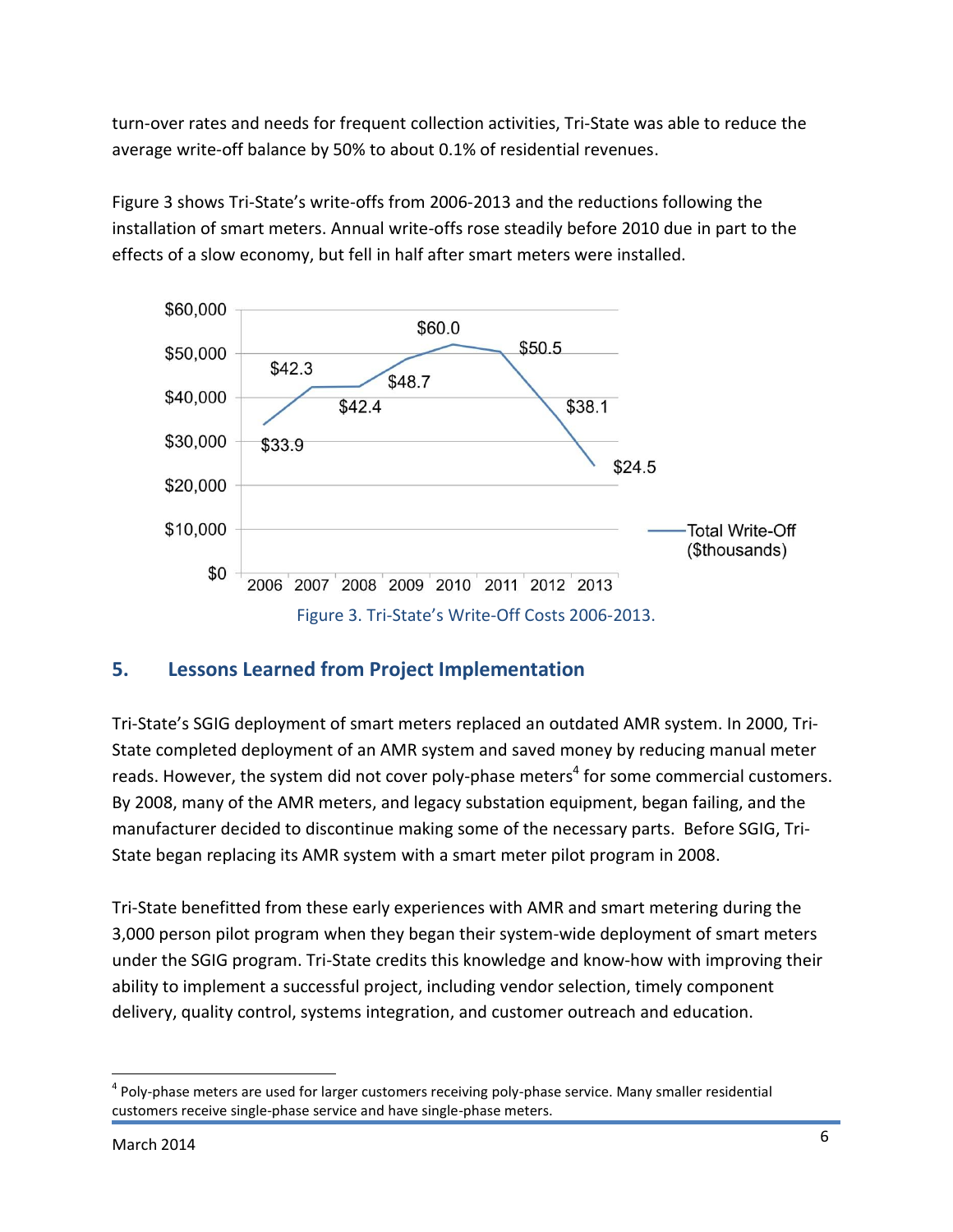Tri-State was able to keep their system integration costs relatively low compared with other utilities because of its long-standing relationships with vendors, including the one involved in the 2008 pilot smart meter program. Having experiences with smart meters and Tri-State, the selected vendor was able to commit to an aggressive delivery schedule and provide hosting services for head-end hardware, data, and software that enabled a relatively smooth transition to full integration with Tri-State's customer information system. For example, other SGIG smart meter projects encountered unexpected complications and schedule delays when new systems from different vendors were brought together for the first time under the pressure of tight schedules, while Tri-State did not.

Tri-State wisely conducted a comprehensive review of its billing policies and business practices before offering its pre-pay program. After the review, and because of the new features and capabilities for both the utility and its customers, Tri-State determined it needed to update almost all of its policies related to bill payments, bill due dates, delinquencies, penalties, and account connections and disconnections. Tri-State also consulted with other utilities and took advantage of the **[National Rural Electric Cooperative Association](http://www.nreca.coop/what-we-do/cooperative-research-network/)'s Cooperative Research [Network's](http://www.nreca.coop/what-we-do/cooperative-research-network/)** knowledge base to avoid pitfalls and replicate best practices, including information on successful methods for promoting new pre-pay and usage monitoring programs.

# **6. Future Plans Include Follow-on Activities**

TVA, Tri-State's electricity supplier, offers wholesale time-of-use rates for its distribution company customers. With smart meters, Tri-State can now use customers' consumption data to better understand customer demand and the cost impact of implementing retail time-of-use rates for its customers in the future. Tri-State is focusing on achieving energy conservation benefits, cost savings, and reduced financial risks by better understanding the supply/demand cost structure. The data from the smart meters can be used by customers to gain a better understanding of usage patterns so they can make more educated decisions about consumption and costs when time varying rates are in place. Tri-State plans to evaluate applications of voltage controls and reactive power management, including voltage reductions during peak demand periods, to further reduce its electricity purchasing costs under wholesale time-of-use rates.

Tri-State plans to expand its marketing and outreach efforts to increase participation in its prepay and usage monitoring programs. With both the utility and its customers realizing benefits from these programs, Tri-State is considering new ways to take full advantage of them. Tri-State's smart meter data and web portal will play important roles in educating customers about